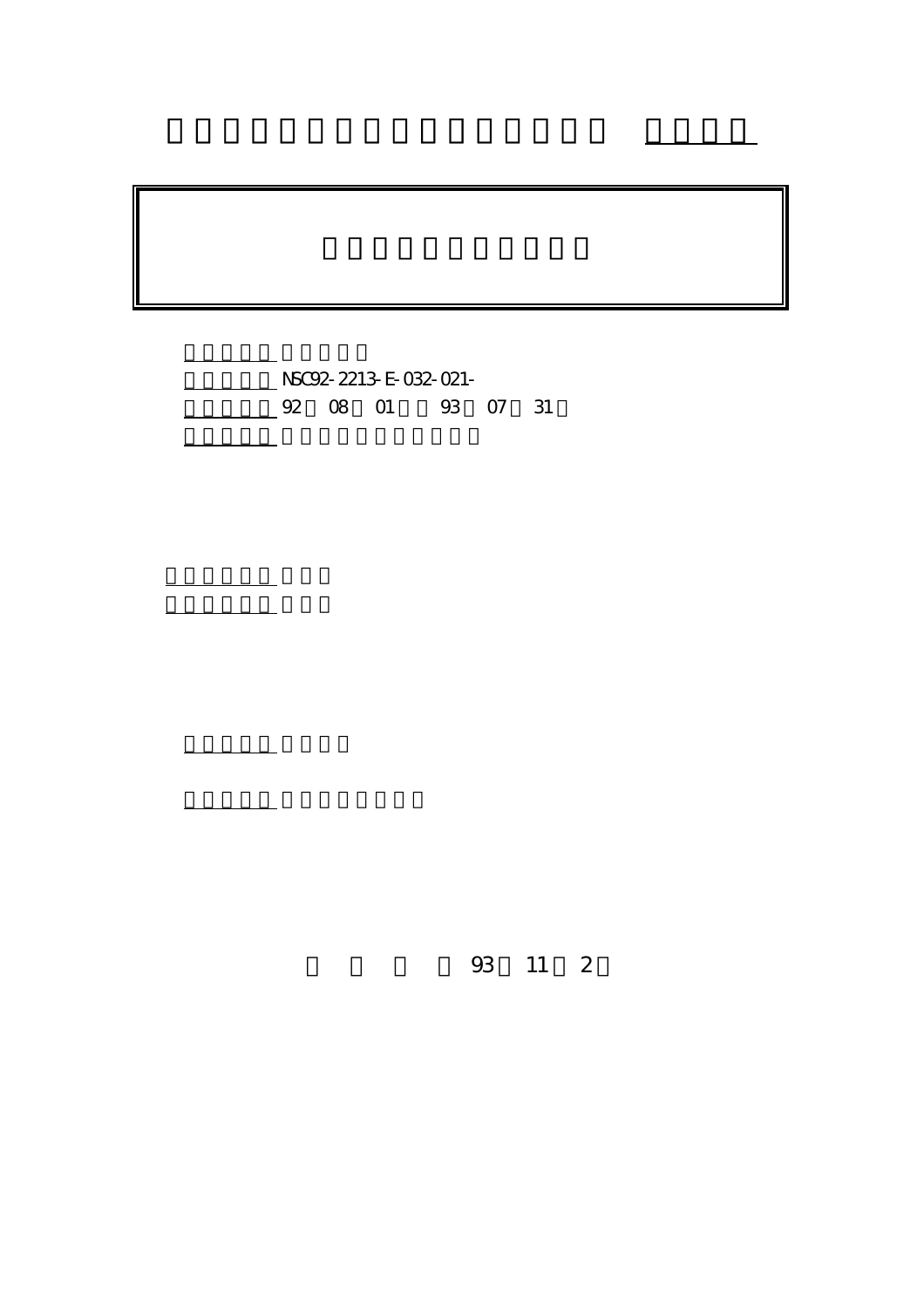### **Main Melody Extraction for Polyphonic Music Based on Approximate Matching**

Hwei-Jen Lin and Hung-Hsuan Wu Department of Computer Sciences and Information Engineering Tamkang University, Tamsui, Taipei, Taiwan, R.O.C. E-mail hjlin@cs.tku.edu.tw

#### **Abstract**

*We propose a method of main melody extraction from multi-track polyphonic MIDI files. In each track of a MIDI file, the system traces the pitch contour of the polyphonic music, and describes it in a monophonic form. In each of these contours, maximal approximate repeating patterns are found with the help of a modified correlative matrix, so that exact and approximate repeating patterns. Not only the exact repeating patterns but also the approximate repeating patterns can be extracted. All of these extracted patterns are then collected in a dictionary, with which we can find the set of all maximal repeating patterns with no redundancy, called the main melody. The main melody extraction results and how well these extracted main melodies can improve the work on content-based music retrieval are given and described.* 

**Keywords** content-based music retrieval, repeating pattern, main melody extraction, correlative matrix, polyphonic music.

## **1. Introduction**

The main melody is the set of certain patterns or phrases that the composer stresses and is always repeating throughout the entire piece of music [1][2]. The main melody or theme varies in nature, depending on the type of music. In the Baroque period, contrapuntal composition was very popular, a single idea, or theme, continued throughout the piece with scarcely a moment's letup [7]. Thus for main melody extraction, we are interested in finding the frequent occurring patterns in the music object.

Most of the published papers dealing with main melody extraction work on monophonic music [1] [2][3]. In the recent years, there have been many papers presenting various methods of extracting main melodies in polyphonic music [4][5] [6].

Medina et al. [5] flatted a polyphonic MIDI file into a text sequence and used a self-similarity matrix to find the repeating patterns in the given text sequence. In consequence, redundancy and proper substrings of other patterns can be removed. Then they also remove the closely related patterns with significant length of partial matched patterns. The shortcoming of this method is that repeating themes with slight change cannot be detected. To overcome this problem, we adopt a modified correlative matrix to extract approximately repeating patterns.

Ren et al. [6] described how to find the retrograde themes and inverted themes based on an approximate matrix method. Such retrograde themes and inverted themes frequently occur in contrapuntal compositions in the Baroque period, but seldom appear in those produced in the later period.

In this paper we propose a method for finding the maximal approximate repeating patterns in not only monophonic but also polyphonic music stored in multi-track MIDI files. The MIDI file is first pre-processed to obtain the contour of each track. A modified correlative matrix is then utilized to determine all maximal approximate repeating patterns in each track.

A dictionary is then used to collect the patterns extracted from each track. Finally, some patterns are removed from the dictionary, such as redundant patterns, patterns that are proper sub-patterns of other patterns, and patterns that are part of the accompaniment. This paper is organized as follows. In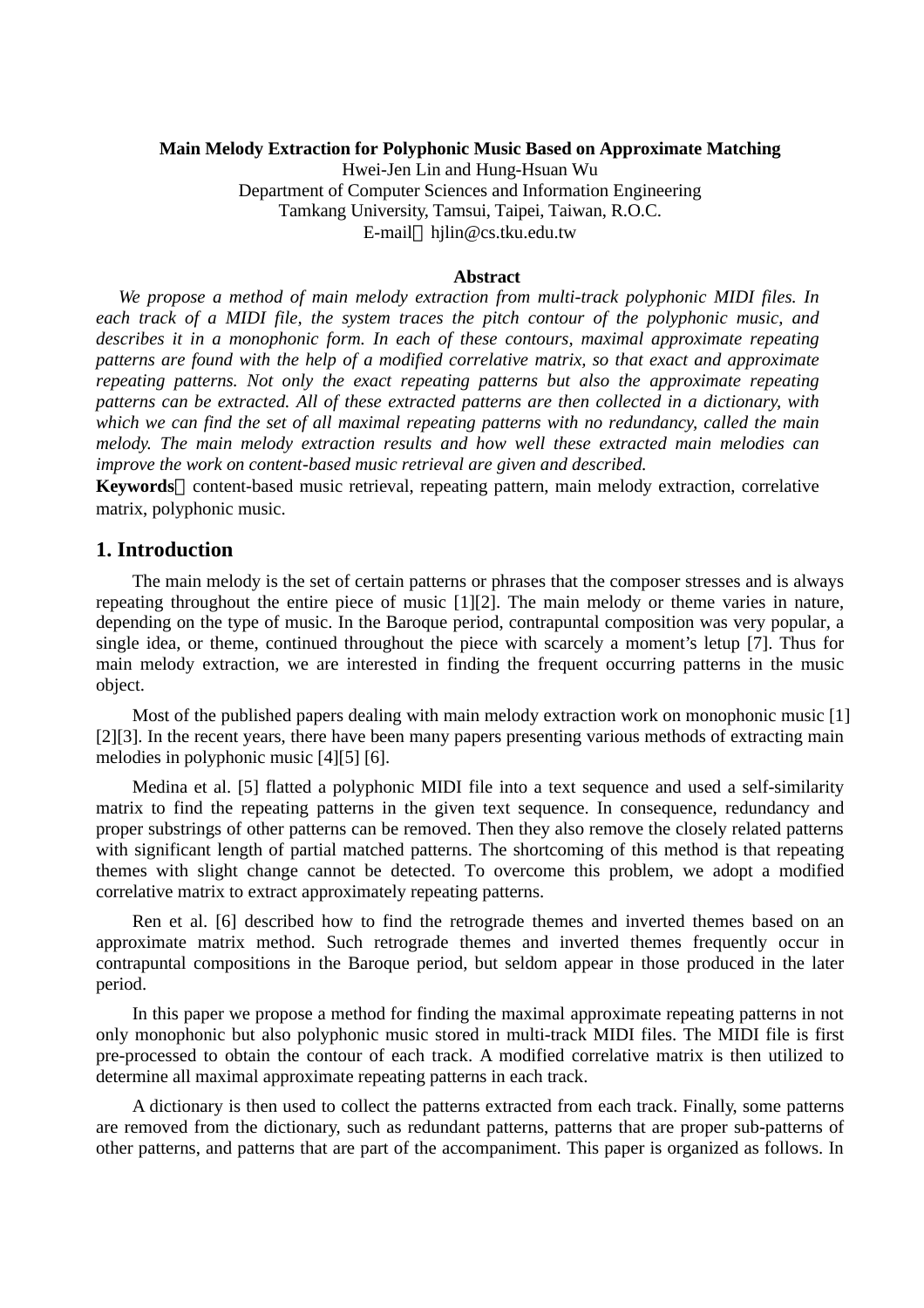Section 2, the proposed main melody extraction procedure is described. The experimental results are shown in Section 3. Section 4 concludes the paper and discusses some future work.

## **2. Main Melody Extraction**

In this section, we propose a procedure of main melody extraction from polyphonic music. In each MIDI file track, the system traces out the pitch contour of the polyphonic music, which is described in a monophonic form. We construct a correlative matrix to find out all maximal repeating patterns in each track and use a dictionary to collect all repeating patterns with the numbers of their occurrences [5]. Finally, inappropriate candidates from the collection are discarded according to some general properties of the main melody. The set of remaining patterns in the dictionary is the so-called main melody.

#### **2.1. Pitch Contour Tracing**

The outer voice is usually perceptually significant, while the inner voice is hard to recognize [8]. In this research, the highest pitch contour will be traced for main melody extraction; that is, if there are more than one notes playing simultaneously, the highest pitch is extracted. This process is called the pitch contour tracing. Thus, the pitch contour of a piece of polyphonic music is the sequence of the highest pitches along the music sequence.

In this sub-section, we propose Algorithm PCTRACE to trace out the pitch contour for a piece of polyphonic music. For a given sequence of MIDI events along a time axis, PCTRACE utilizes a priority queue, denoted by PQ, to extract the highest pitch at every time point shown in the time axis. The sequence of these extracted highest pitches along the time axis is called the contour of the polyphonic music and denoted by CS in the Algorithm PCTRACE. The pitch contours of all tracks are extracted and then stored in a monophonic form.

### **Algorithm PCTRACE**

The contour sequence *CS* is constructed as follows:

- 0. Initially, for time point 0, add a dummy pitch with value 0 into the empty sequences.
- 1. Along the time axis, all events at a time point *t* are read. For each note-off event, the system removes its corresponding note-on event from *PQ*. If this removed pitch is the largest value in *PQ*, the second largest pitch is extracted (not remove) and is added into *CS* for time point *t*.
- 2. Each note-on event is inserted into *PQ*.
- 3. The highest pitch, denoted by *hp*, is extracted from *PQ*, if *hp* is higher than the last pitch, denoted by *lp*, in *CS* then pitch *hp* is added into *CS* for time point *t*.
- 4. Proceed on the next time point along the time axis and go to step 1.

#### **2.2. Maximal Approximate Repeating Pattern Extraction**

Consider the example of the opening of the Brahms Waltz in A flat, shown in Figure 1. It can be represented by the pitch string C6–Ab5–Ab5–C6–C6–Ab5–Ab5–C6–Db6–C6–Bb5–C6. We can easily see that the pattern C6–Ab5–Ab5–C6 occurs twice in the pitch string and is not a proper sub-pattern of any other repeating pattern. Such a pattern is a so-called maximal repeating pattern.



**Figure 1.** The score of the opening of the Brahms Waltz in A flat.

To automatically determine the maximal repeating patterns in a pitch string *S*, one may construct a correlative matrix *T* of size  $n \times n$ , where *n* is the length of the pitch string *S*. Let  $S_i$  denote the *i*-th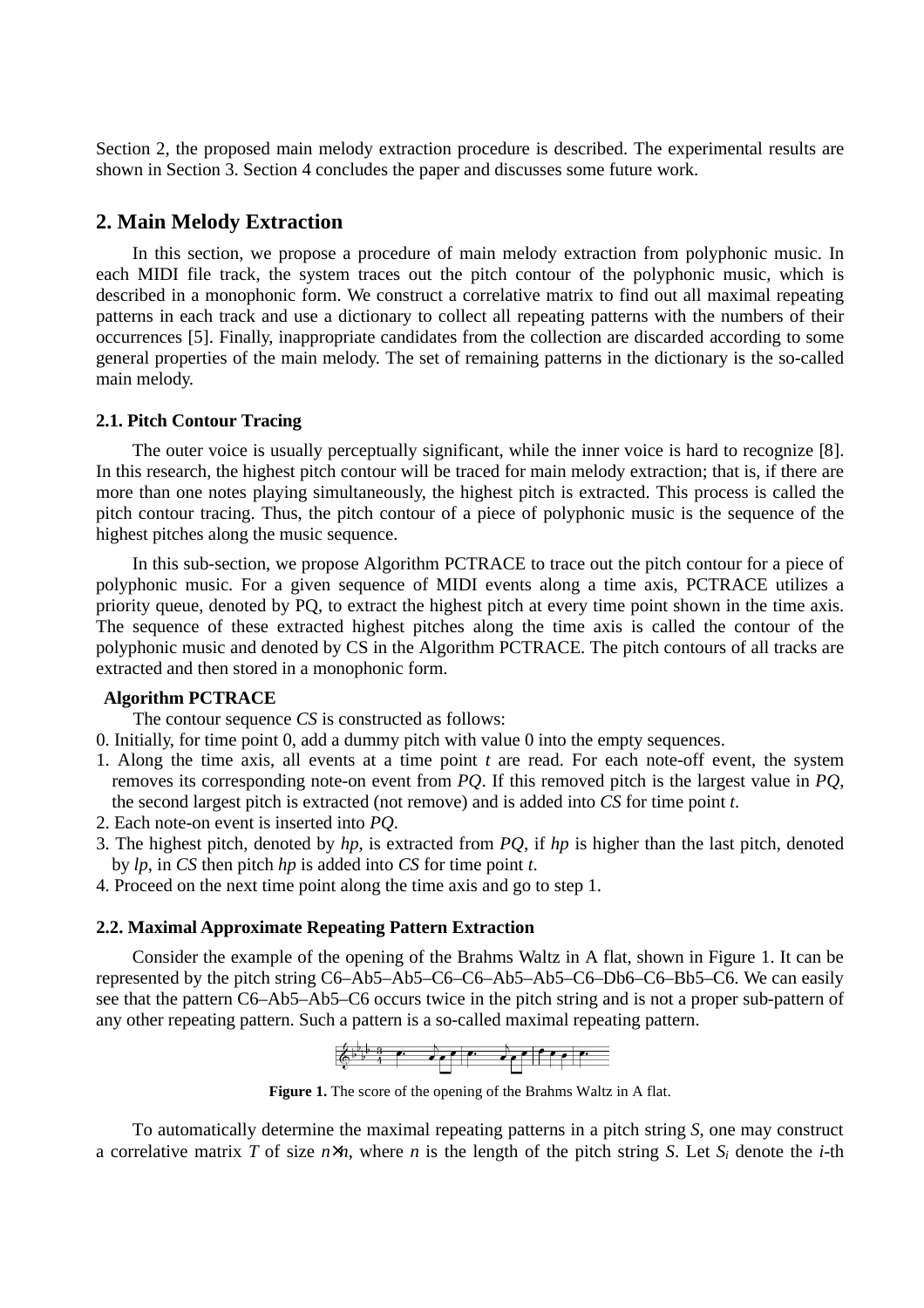character of *S* and  $S_{i...i}$  denote the sub-string of *S* from the *i*-th to *j*-th characters. Initially, the value of each entry of *T* is set to zeros and then the correlative matrix is constructed row by row, from left to right as follows. If  $S_i = S_j$ , the value for  $T_{i,j}$  is set to that of  $T_{i-1,j-1}$  1; otherwise, set to zero. Because the matrix *T* is symmetric, we only need to work on the portion above the main diagonal of the matrix. The value of each entry  $T_{i,j}$  denotes the length of the repeating pattern  $S_{h,j}$ , called the pattern corresponding to  $T_{i,j}$ , and thus,  $j \quad h \quad 1 = T_{i,j}$  or  $h = j \quad 1 \quad T_{i,j}$ . The construction of the correlative matrix is performed by Algorithm CoMatrix given as follows.

### **Algorithm CoMatrix**

//initialization for  $i \leftarrow 1$  to *n* do for  $j \leftarrow i+1$  to *n* do  $T_{i,j} \leftarrow 0$ //construct the entries of the correlative matrix for  $i \leftarrow 1$  to *n* do for  $j \leftarrow i+1$  to *n* do *i* **f**  $(S_i = S_j)$  **then**  $T_{i,j}$  ←  $T_{i-1,j-1}$  +1

The correlative matrix for the Brahms Waltz opening shown in Figure 1 constructed by Algorithm CoMatrix is shown in Figure 2.

|                  | C6 | $A^{b}5$ | $A^{b}5$ | C6 | C6 | $A^{b}5$                 | $A^{b}5$ | C6 | $\mathbb{D}^b$ 6 | C6  | B <sup>b</sup> 5 | C6 |
|------------------|----|----------|----------|----|----|--------------------------|----------|----|------------------|-----|------------------|----|
| C6               |    |          |          | 1  | 1  |                          |          | 1  |                  | 1   |                  | 1  |
| $A^{b}5$         |    | $-$      | 1        |    |    | 2                        | 1        |    |                  |     |                  |    |
| $A^{b}5$         |    |          |          |    |    | 1                        | 3        |    |                  |     |                  |    |
| C <sub>6</sub>   |    |          |          |    | 1  |                          |          | 4  |                  | 1   |                  | 1  |
| C6               |    |          |          |    |    |                          |          | 1  |                  | 1   |                  |    |
| $A^{b}5$         |    |          |          |    |    | $\overline{\phantom{a}}$ | 1        |    |                  |     |                  |    |
| $A^{b}5$         |    |          |          |    |    |                          | --       |    |                  |     |                  |    |
| C <sub>6</sub>   |    |          |          |    |    |                          |          |    |                  | 1   |                  | 1  |
| $D^{b}6$         |    |          |          |    |    |                          |          |    |                  |     |                  |    |
| C6               |    |          |          |    |    |                          |          |    |                  | $-$ |                  | 1  |
| B <sup>b</sup> 5 |    |          |          |    |    |                          |          |    |                  |     |                  |    |
| C6               |    |          |          |    |    |                          |          |    |                  |     |                  |    |

**Figure 2.** The correlative matrix of the opening pitch string of the Brahms Waltz in A flat.

We find that some short patterns tend to occur frequently. We simply discard these short repeating patterns by checking their lengths. That is, we discard a repeating pattern if its length is less than a given threshold value *t*.

Because the main melody or theme varies in nature, a correlative matrix coupled with mismatch penalty forms a modified version that we shall use in this research. With the help of such a modified correlative matrix we may extract all maximal approximate repeating patterns.

The modified correlative matrix *T* for a pitch string *S* of length *n*, is constructed as follows. Let  $S_i$ denote the *i*-th character of *S* and  $S_{i...j}$  denote the sub-string of *S* from the *i*-th to *j*-th characters. Initially, the value of each entry of *T* is set to zero and then the modified correlative matrix is constructed row by row, from left to right as follows. If  $S_i = S_j$ , the value for  $T_{i,j}$  is set to  $T_{i-1,j-1}$  1; otherwise, set to  $T_{i-1,i-1}$  *c*, where *c* is a penalty value. Because the matrix *T* is symmetric, we only need to work on the portion above the main diagonal of the matrix.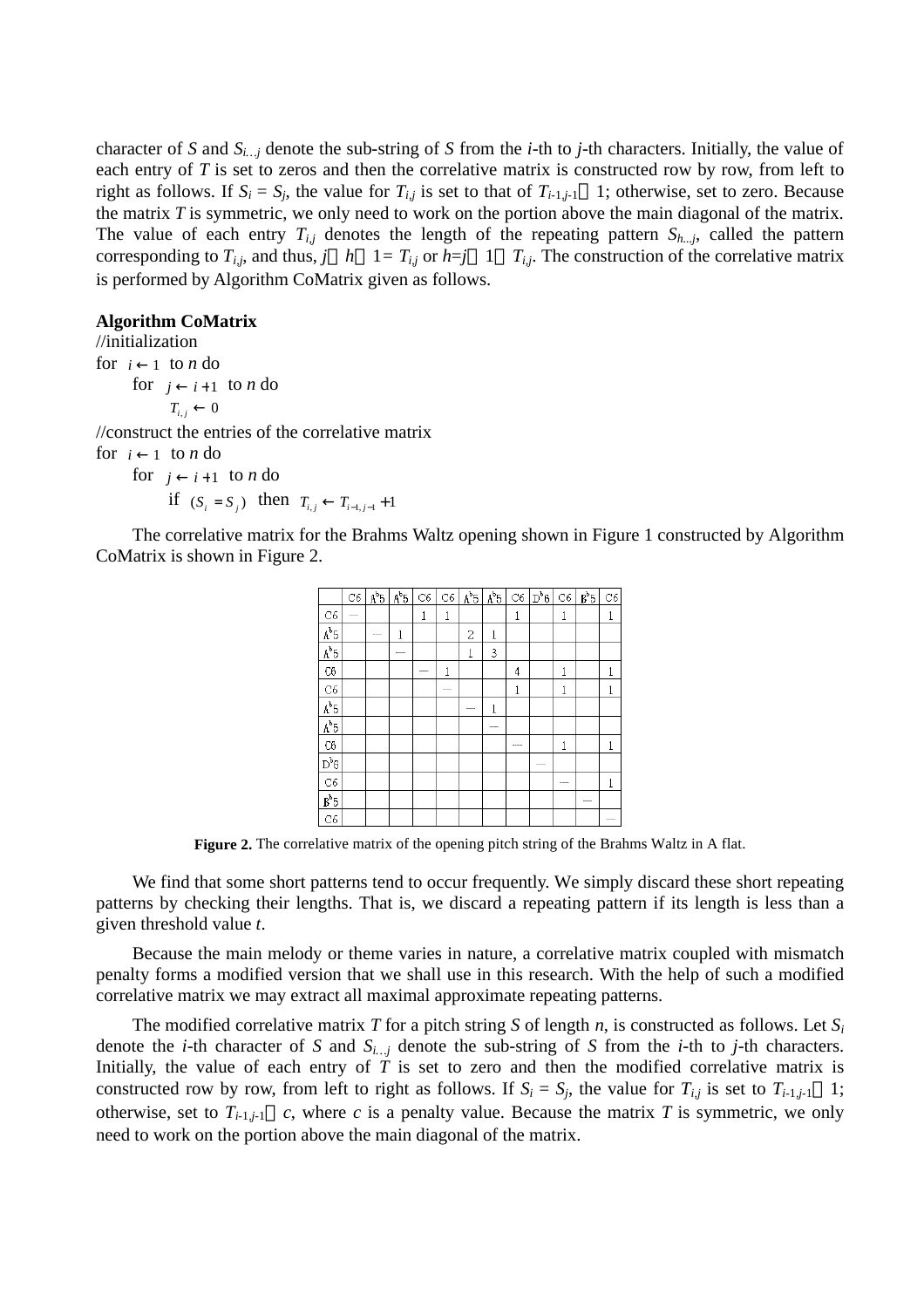To retrieve the approximate repeating patterns, we trace along each line parallel to the main diagonal of the matrix to find the maximal value  $T_{i,j}$  between two consecutive zeros. Suppose that these two consecutive zeros are  $T_{a,b}$  and  $T_{c,d}$ , where *a c* and *b d*, then we extract  $S_{a+1...i}$  as an maximal approximate repeating patterns.

The construction of the modified correlative matrix is performed by Algorithm Modi-CoMatrix given as follows.

#### **Algorithm Modi-CoMatrix**

//initialization for  $i \leftarrow 1$  to *n* do for  $j \leftarrow i+1$  to *n* do  $T_{i,j} \leftarrow 0$ //construct the entries of the correlative matrix for  $i \leftarrow 1$  to *n* do for  $i \leftarrow i+1$  to *n* do *i* **f**  $(S_i = S_j)$  **then**  $T_{i,j}$  ←  $T_{i-1,j-1}$  +1 else  $T_{i,i} \leftarrow T_{i-1,i-1} - c$ //retrieve the approximate repeating pattern for  $dist \leftarrow 1$  to  $n \neq 1$  do for  $i \leftarrow 1$  to *n* dist do *j = i dist;* if  $(T_{i,j}$  *is maximal of*  $(T_{a,b}, T_{c,d})$ *)* 

then *the maximal approximate repeating pattern is*  $S_{a+1...i}$ 

The modified correlative matrix for a given string shown in Figure 3, is constructed by Algorithm Modi-CoMatrix is shown in Figure 4. We also set a threshold value *t* to discard short repeating patterns.



**Figure 3.** The score of C6–Ab5–Ab5–C6–C6–Ab5–Bb5–C6–Db6–C6–Bb5–C6.



**Figure 4.** The modified correlative matrix of the given string in figure 3.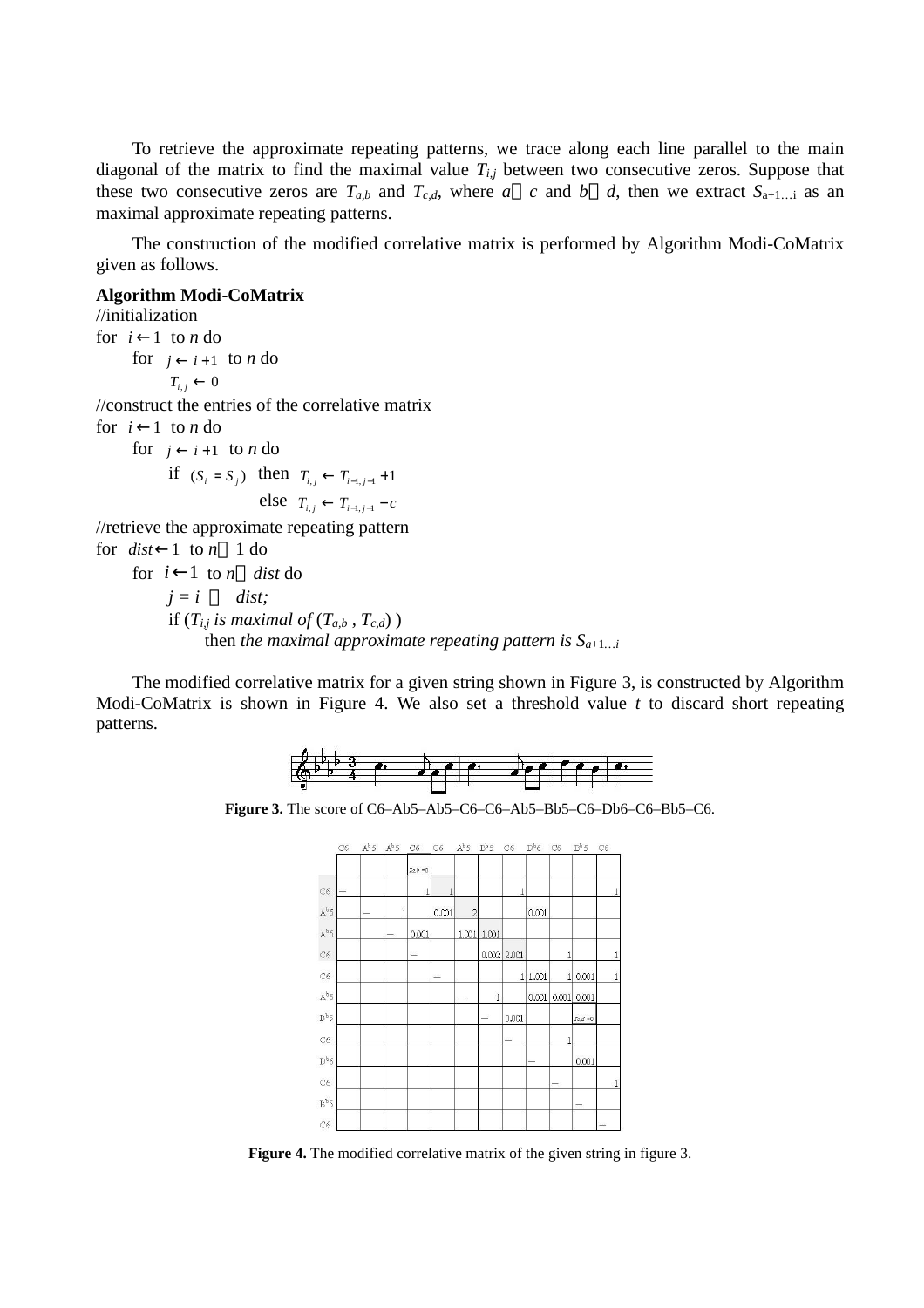#### **2.3. Removing Improper Candidates**

Most melody lines contain a preponderance of conjunct motion, but the inclusion of few leaps or disjunction motion will help greatly in adding interest and variety to the melody line [6]. When extraction is performed on multi-track polyphonic music, the candidates might be extracted from the accompaniment part. The accompaniment might consist of many disjunctions, frequently repeating tones, or long scales, which are rarely included in the main melody. Thus, we ought to discard these candidates. According to the fact that the main melody consists of much more conjunction intervals than disjunction intervals, we may detect disjunctions in a candidate by checking its disjunction ratio *Rdisj*, which is the ratio of the number of the disjunctions to the total number of intervals; that is, *Rdisj = No. of disjunction intervals / No. of all intervals*. If the value of for a candidate is out of a given range, it has too many disjunctions or is lack of disjunctions, and thus, it possibly comes from the accompaniment and should be removed. Frequently repeating tones much more likely come from the accompaniment than the main melody. To detect frequently repeating tones occurring in a candidate, we check the zero interval ratio *Rzero*, which is the ratio of the number of the zero intervals to the total number of intervals; that is,  $R_{zero} = No$ . of zero intervals / No. of all intervals. If the valve of is greater than a given threshold value, we consider the candidate as part of the accompaniment and remove it. In this research we assume a disjunction interval is of more than 6 half tones (the perfect 4th).

### **3. Experimental Results**

No matter whether a MIDI file contains polyphonic or monophonic music, and the music is in multiple tracks or in a single track, Algorithm PCTRACE can trace out correct pitch contours. Figure 5(a) shows the opening 6 measures of the *Bach's 2-Invention No.13 in a minor* in a single-track MIDI file and its result of the pitch contour tracing is shown in Figure 5(b).



**Figure 5**.(a) The opening 6 measures of the Bach's 2-Invention No.13 and (b) The result of PCTRACE.

The time complexity of contour tracing PCTRACE module is  $O(n)$ , where *n* is the number of notes in a MIDI file, which is approximately proportional to the size of the MIDI file. Figure 6 shows the time cost of the main melody extraction versus the number of notes. The work of main melody extraction includes contour tracing, constructing the modified correlative matrix, extracting all maximal approximate repeating patterns and inserting them into in a dictionary, removing the proper sub-patterns, and discarding some improper candidates.

Among the extracted maximal approximate repeating patterns, there might exist some overlapping patterns. In order to eliminate these overlapping patterns, we can use a binary index array to store the position corresponding to the position of all extracted patterns. If one pattern occurs in some position of a given string *S*, we could set the position of the index array to be true. All these non-repeating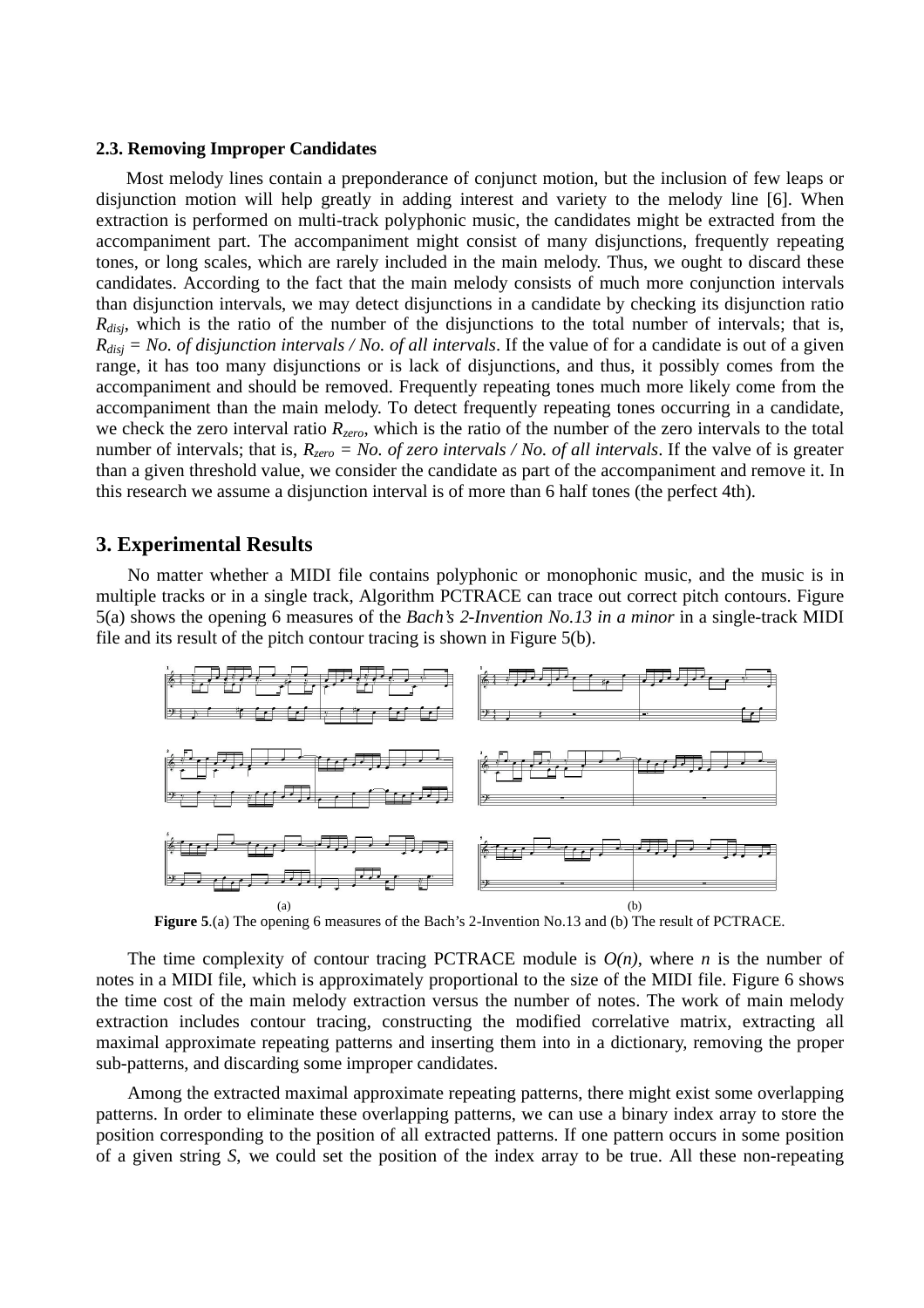position will be false. In such way, all patterns are mapping to a binary index string, we can trace the index array to merge all overlapping patterns and extract all non-overlapping patterns as our candidates.



**Figure 6.** The time cost of the main melody extraction versus the number of notes in pitch contour.

In our experiment on removing the candidates coming from the accompaniment, the threshold value  $R_{zero}$  is set to 0.8. If the value of  $R_{zero}$  for a candidate is greater than 0.8, we think this candidate includes too many repeating notes, and so we discard it. The given range for *Rdisj* is from 0.05 to 0.5. If the value of *Rdisj* for a candidate is out of the range, we discard it.

To evaluate the performance of our main melody extracting method, we compare the extracted result with the Barlow and Morgenstern's Dictionary of Music Themes [9]. The data set tested in our experiment includes 25 orchestral or sonata movements from Baroque, Classical and Romance period. The Composers involved in the test data set are Bach, Haydn, Mozart, Beethoven, Brahms, Schubert. The entire data set includes approximately 265,000 notes. On average, each composition contains 10627 notes.

The rate that the theme extraction algorithm successfully captures the primary theme is 96%. Many of the orchestra works in the test data set have secondary, third, or even fourth themes listed in the theme dictionary. There are 22 works containing second theme, and we found 16 of them; that is about 72%. Additionally, we also found 5 of the 9 third themes and 2 of 3 fourth themes.

The extracted main melody data size is about 32.3% of the origin data set by using our method, and about 16.9% by using our previous exact matching method. In our experiments of extraction base on the exact matching, there are two music works that we cannot capture the first theme because their themes are not exactly matched. Thus the approximate approach is necessary although the size of be extracted main melody is about twice of that extracted by the exactly matching method.

# **4. Conclusions and Future Work**

In this paper, we propose an effective method for main melody extraction in multi-track polyphonic music. Approximate matching approach and approximate modified correlative matrices are utilized to detect all maximal approximate repeating patterns, and then a dictionary-based approach is applied to remove redundancy. According to some melody line properties inappropriate candidates are identified and removed.

We have defined main melody using the approximate repeating property. However, there are several factors that can be taken into account such as the duration of notes and the phrases of the music.